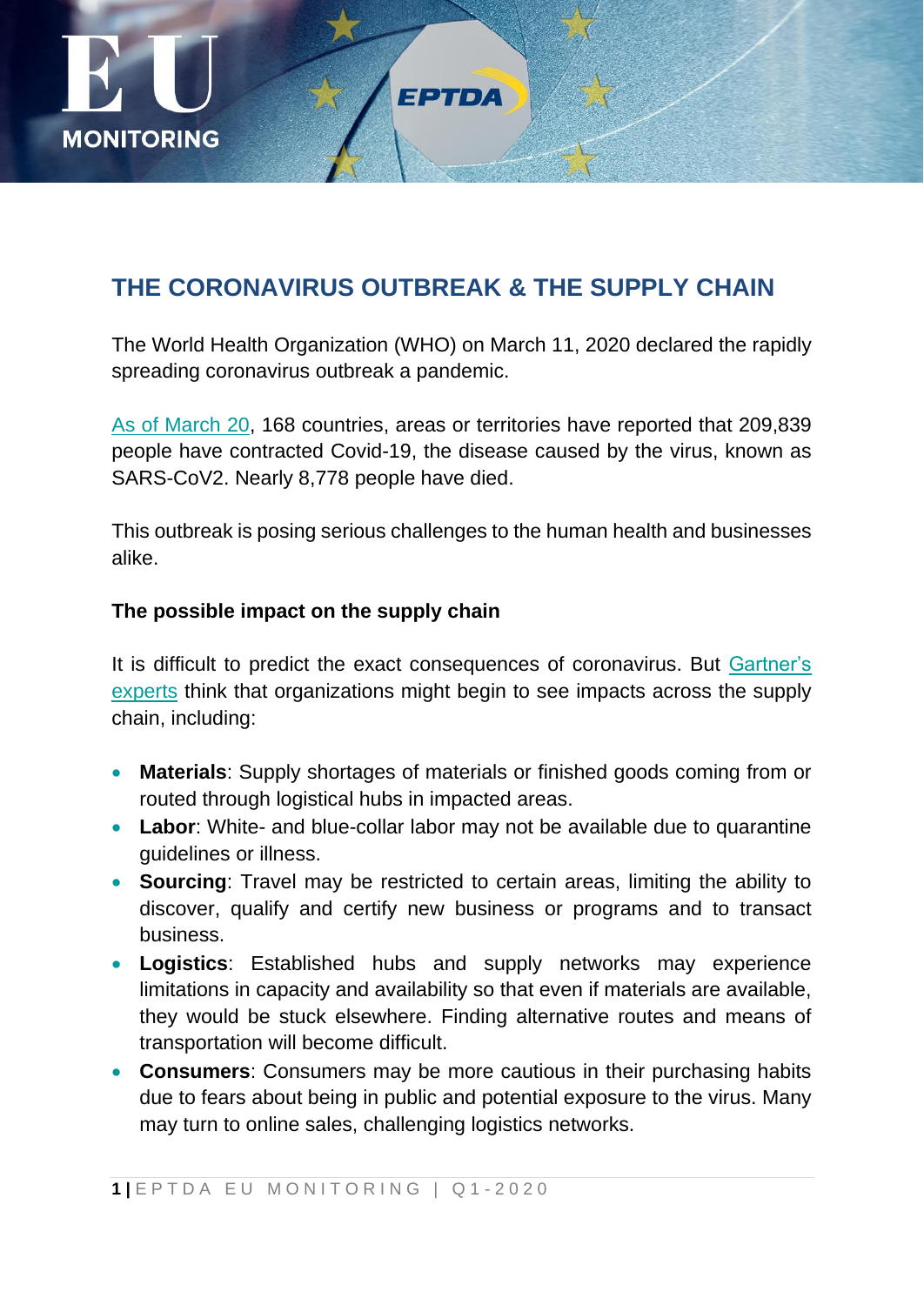

#### **How to prepare your supply chain for the coronavirus related crisis**

FPTDA

Prevention is the best method of protection, as the old saying goes. Naturally, Covd-19 took all of us by surprise, if not ultimate shock, as none of us had anticipated the sheer enormity and explosion of Covid-19 to grow as fast and harsh as it did. And impact not just businesses but our basic human lives to such great extent and on such a global scale. The threat is real, and it's here to stay for a while. We must not get off guard, keep vigilant and listen to advice coming out of WHO and other global institutions.

There are some steps we can take now - when the virus has spread globally, with multi-level effects - even if none of us are fully prepared to face such a crisis.

The long-term effects are not very clear, but what is happening now can be a business lesson about how we can prepare our companies for a large-scale crisis.

### **What to do right now?**

The experts from [Harvard Business Review](https://hbr.org/2020/02/prepare-your-supply-chain-for-coronavirus) have some recommendations about what actions business leaders can take to mitigate the impacts of the crisis on supply chains:

1. **Start with your people**: The well-being of your employees is crucial, as they are one of the most important resources of your business (if not the most important one). You can keep in touch with them and find out how they feel, what challenges they face, and what their fears are. Try to help them as much as you can. Communication is key at this time, so keep them informed about important things constantly. Also, you may need to rethink your work practices. Try to consult them before making changes or at least inform them about the reasons why you made those decisions.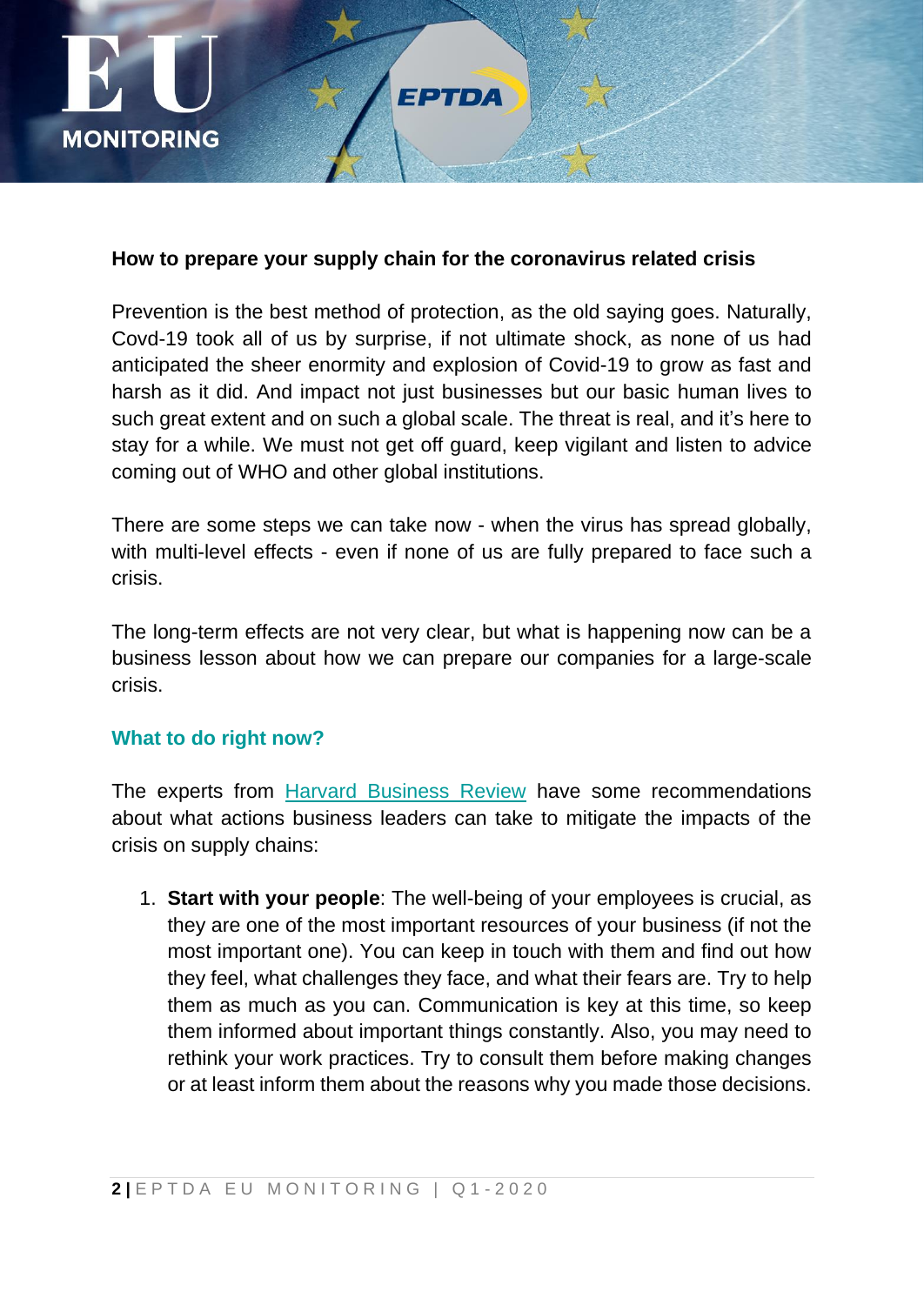

2. **Maintain a healthy skepticism**: As much as possible, inform yourself from official sources and advise your employees to do the same. Also, to find out what's going on in the areas of interest to you, keep in touch with those out there (local suppliers or other businesses, for example).

EPTDA

- 3. **Run outage scenarios to assess the possibility of unforeseen impacts**: Given that China has a global influence, and many European countries impose restrictions on the movement of goods and people, there will certainly be unforeseen consequences. Therefore, expect the unexpected, especially when core suppliers are in the front line of disruptions. Inventory levels are not high enough to cover short-term material outages, so expect cause widespread runs on common core components and materials.
- 4. **Create a comprehensive, emergency operations center**: Most organizations today have some semblance of an emergency operations center (EOC), but these should exist at the plant level, with predetermined action plans for communication and coordination, designated roles for functional representatives, protocols for communications and decision making, and emergency action plans that involve customers and suppliers.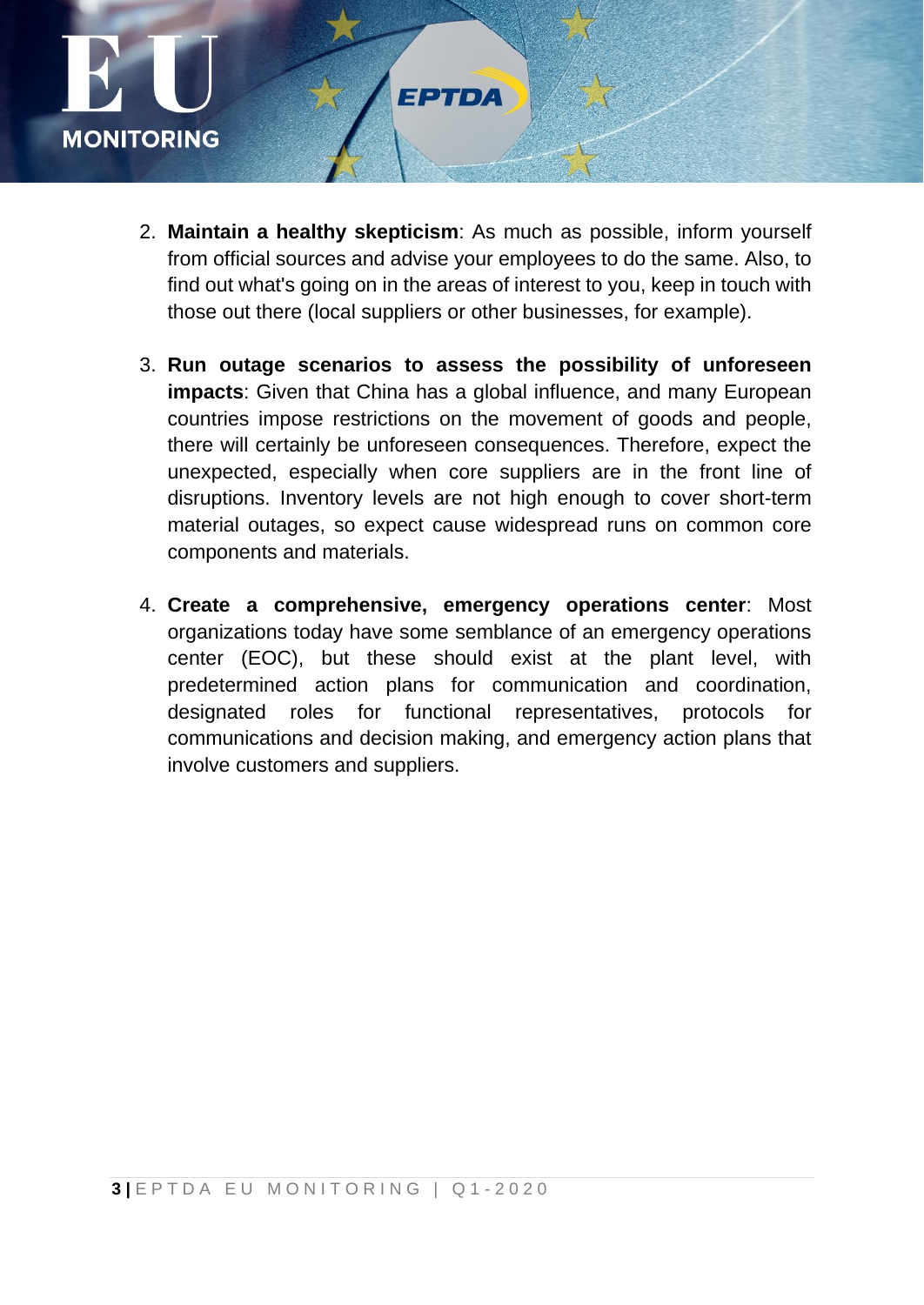

#### **What to do in the near future?**

Until recently, the world operated on the acceptance that goods and people move freely. But events like Brexit, China-US trade dispute, and now the coronavirus outbreak, have shown us that the status quo can change. Therefore, EPTDA members should start implementing other aiding measures in these challenging times. According to the HBR, these are:

- **A. Redesigning the supply chain with second sources in order to have a backup capacity for supply, production, and distribution outages.** This way, the risk of a disruption is dispersed across two sources. The big disadvantage of this operation model is that it incurs higher administrative, quality monitoring, and unit costs.
- **B. Redesigning the supply chain to source locally to have production facilities with local sources of supply in each of the major markets.** The economies of scale are lower and the capital costs are higher in this scenario, but the transportation costs are lower.

Also, in the mid-term, "the focus should be on balancing supply and demand as well as building buffer stock. Assess opportunities to diversify the supplier ecosystem and review or create the organization's overall risk management approach. Work with internal stakeholders and strategic and critical suppliers to establish a congruent risk management approach to monitor and prepare for potential material and manufacturing capacity shortages", according to an analysis published by Gartner.

In the future, we should learn better how to handle a major crisis. Amongst other measures, you need to identify the internal risks, experiment with various solutions, diversify your sources of supply, secure your contracts for such cases, and have sufficient cash reserves. Being better prepared than the competition might even open new opportunities when the next disruption strikes.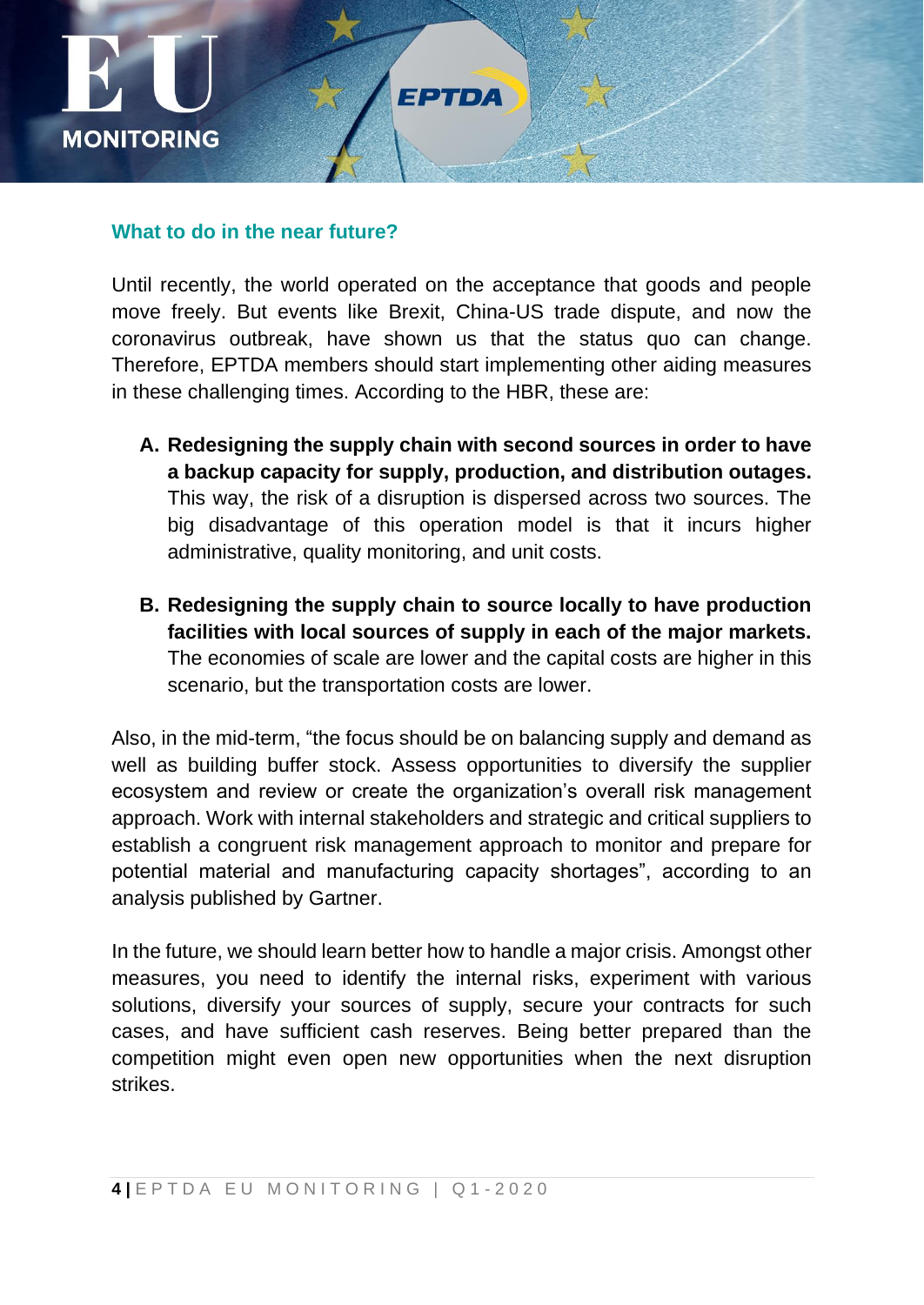

#### **EU response to the outbreak of covid-19**

The European Commission is coordinating a common European response to the outbreak of COVID-19: "We are taking resolute action to reinforce our public health sectors and mitigate the socio-economic impact in the European Union. We are mobilizing all means at our disposal to help our Member States coordinate their national responses and are providing objective information about the spread of the virus and effective efforts to contain it", according to a statement published on its website. More about this task force [here.](https://ec.europa.eu/info/live-work-travel-eu/health/coronavirus-response_en)

On 16 March, [the European Commission published](https://ec.europa.eu/home-affairs/sites/homeaffairs/files/what-we-do/policies/european-agenda-migration/20200316_covid-19-guidelines-for-border-management.pdf) the guidelines for border [management](https://ec.europa.eu/home-affairs/sites/homeaffairs/files/what-we-do/policies/european-agenda-migration/20200316_covid-19-guidelines-for-border-management.pdf) measures to protect health and ensure the availability of goods and essential services.

The document states that the **transport and mobility** sector is essential to ensure economic continuity. Here are some recommendations made by the EC regarding this sector:

- **1.** Collective and coordinated action is indispensable and emergency transport services should have priority within the transport system (e.g. via 'green lanes'). Also, control measures should not undermine the continuity of economic activity and should preserve the operation of supply chains. Unobstructed transport of goods is crucial to maintain availability of goods, in particular of essential goods such as food supplies including livestock, vital medical and protective equipment and supplies. More generally, such measures should not cause serious disruption of supply chains, essential services of general interest and of national economies and the EU economy as a whole.
- **2.** Professional travel to ensure transport of goods and services should be enabled. In that context, the facilitation of safe movement for transport workers, including truck and train drivers, pilots and aircrew, across internal and external borders, is a key factor to ensure adequate movement of goods and essential staff.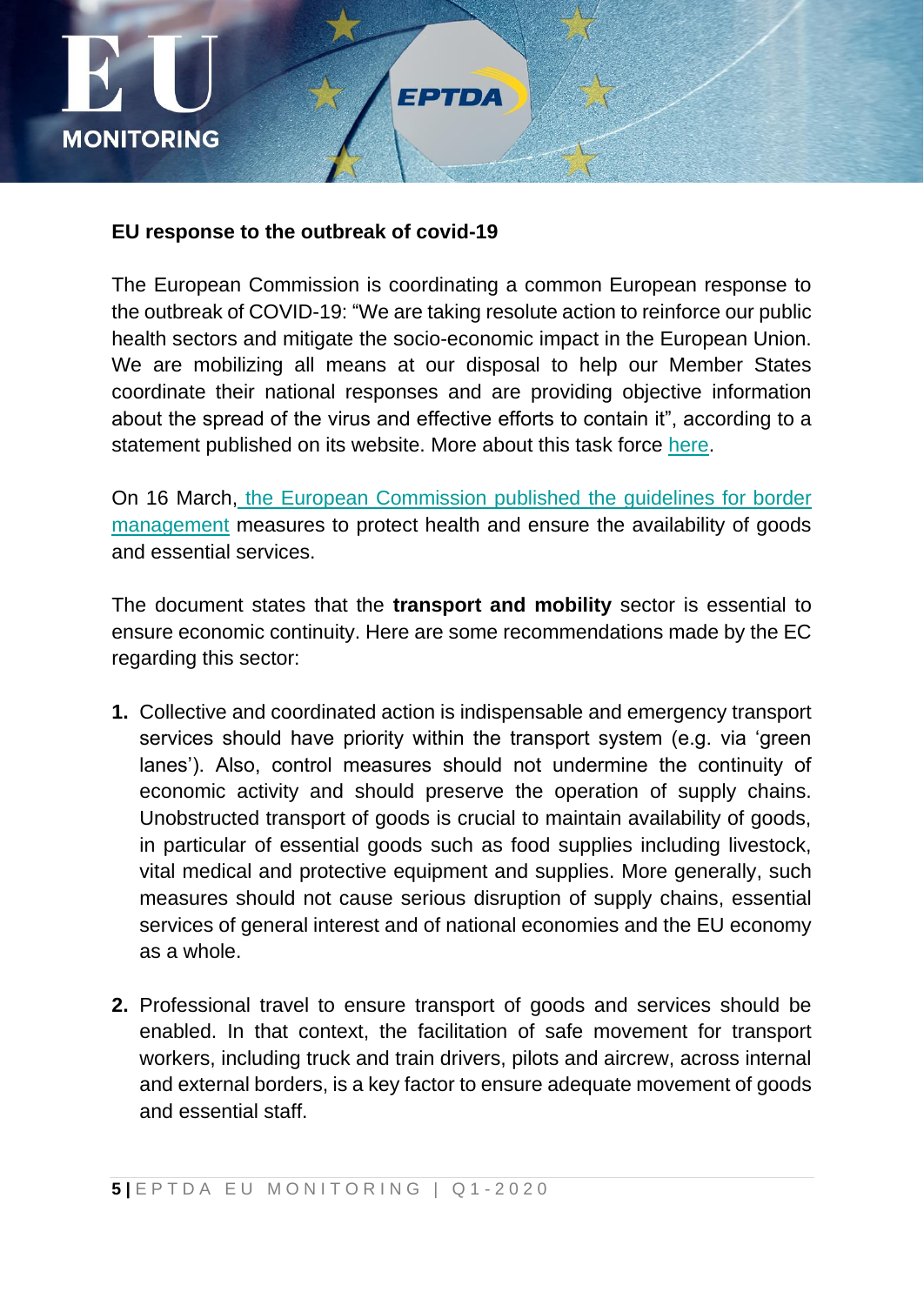

- **3.** Where Member States impose restrictions to the transport of goods and passengers on grounds of public health, it should be done only if those restrictions are:
	- a. Transparent, i.e. enshrined in public statements/documents
	- b. Duly motivated, i.e. they need to spell out the reasons and the link to Covid-19. Justifications must be science-based and supported by World Health Organization (WHO) and European Center for Disease Prevention (ECDC) recommendations
	- c. Proportionate, i.e. not going beyond what is strictly necessary
	- d. Relevant and mode-specific, i.e. restrictions on any of the different transport modes must be adapted to that mode
	- e. Non-discriminatory

When it comes to the **supply of goods**, the European Commission states that Member States should preserve the free circulation of all goods:

- 1. In particular, they should guarantee the supply chain of essential products such as medicines, medical equipment, essential and perishable food products and livestock. No restriction should be imposed on the circulation of goods in the Single Market, especially (but not limited to) essential, healthrelated and perishable goods, notably foodstuffs, unless duly justified. Also, Member States should designate priority lanes for freight transport (e.g. via 'green lanes') and consider waiving existing weekend bans.
- 2. No additional certifications should be imposed on goods legally circulating within the EU single market. It should be noted that, according to the European Food Safety Authority, there is no evidence that food is a source or a transmission source of Covid-19.
- 3. Transport workers, especially but not only those delivering essential goods, should be able to circulate across borders as needed and their safety should in no way be compromised.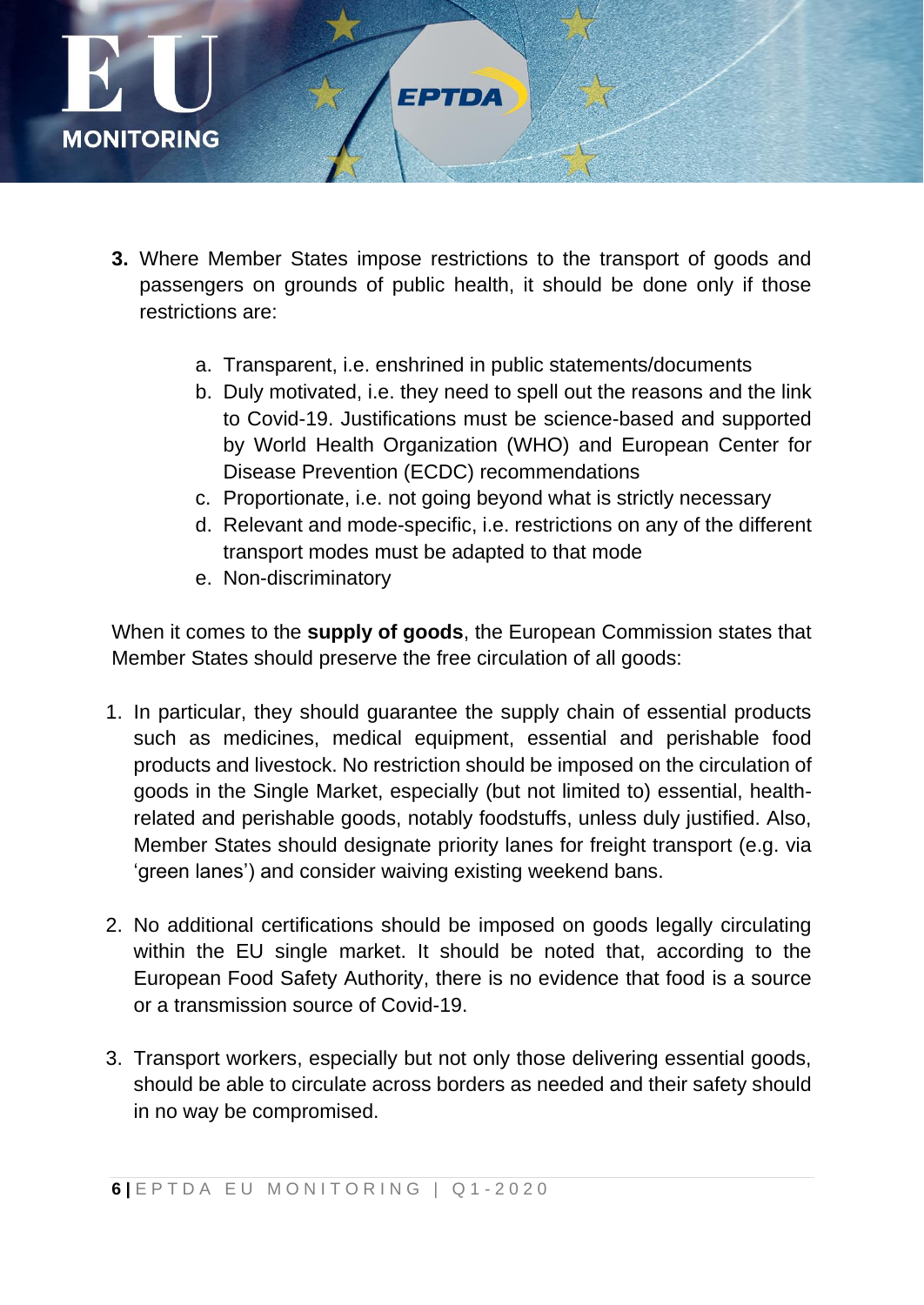

- 4. Member States should ensure constant provisioning to meet social needs, to avoid panic buying and the risk of dangerous overcrowding of shops, which will require proactive commitment from the entire supply chain.
- 5. Specific transport nodes (e.g. ports, airports, logistics hubs) should be reinforced as needed.

**Note**: The EU is banning travelers from outside the bloc for 30 days to seal its borders amid the coronavirus crisis. The measure is expected to apply to 26 EU states as well as Iceland, Liechtenstein, Norway and Switzerland. UK citizens will be unaffected. The ban came as deaths continued to soar in Italy and Spain, and France began a strict lockdown.